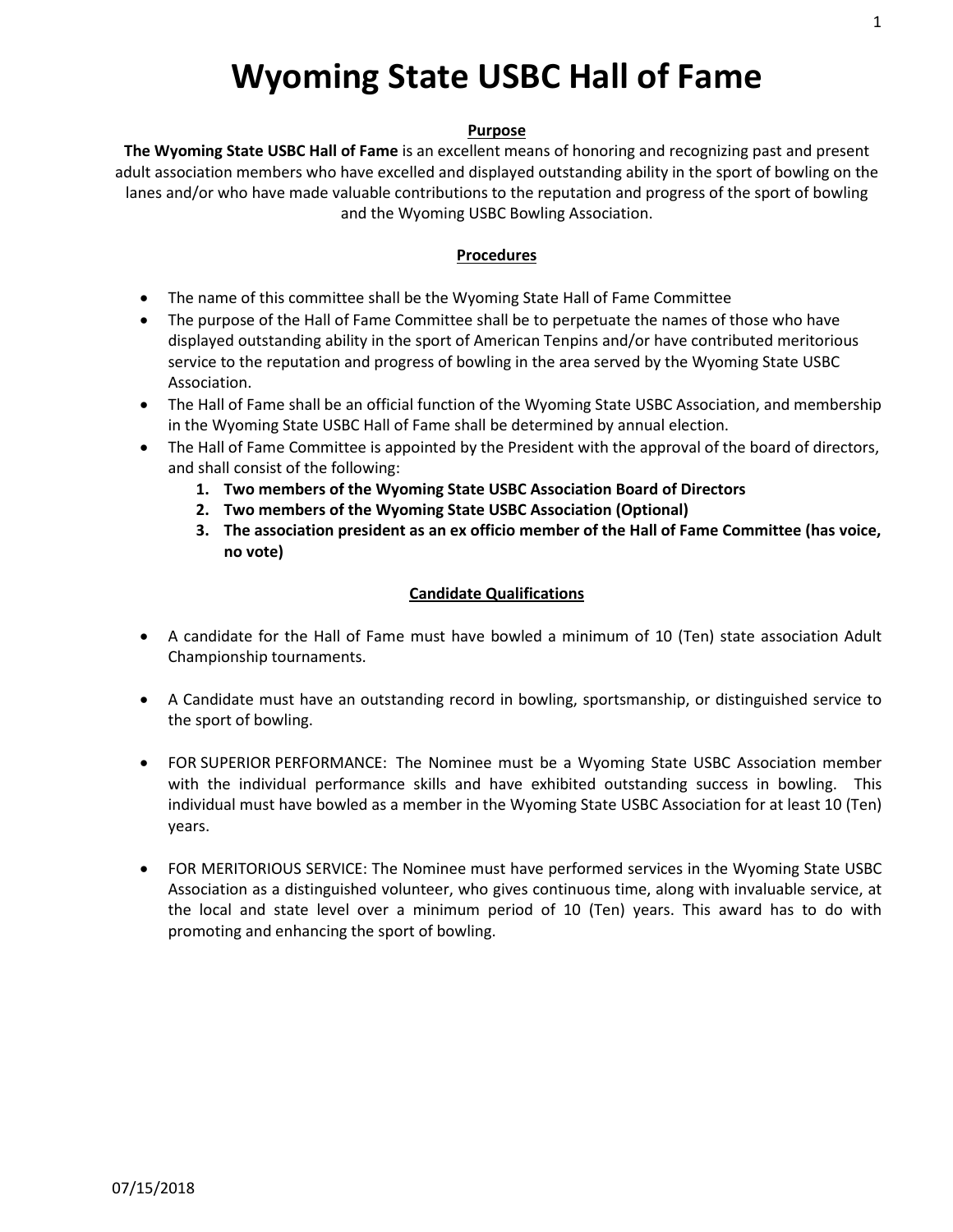#### **Nominations**

- Any local Wyoming USBC Association in the state of Wyoming may have a nomination submitted, along with the nominee's qualifications and achievements, to the Wyoming State USBC Association President, the Association Manager or the Hall of Fame chairperson for referral to the Wyoming State Hall of Fame Committee. Said application must be signed by the submitting association president, along with the local Association Manager signature signifying that the information submitted is correct to the best of their knowledge.
- Deadline for the submission of nomination(s) will be April 15<sup>th</sup> of the current year. Upon receipt of the nomination(s), the association President or Manager will forward the nominations to the committee chairperson.
- Upon receipt of the nominations, the Hall of Fame Committee will verify all information possible on any submitted nominee(s) before voting on any recommendations for election of the nominee(s) to the Wyoming State USBC Hall of Fame by the board of directors.
- Nominations for any year should be presented to the Wyoming State USBC Board of Directors by June  $15<sup>th</sup>$  of the current year.
- The Hall of Fame Committee also may present names of candidates for consideration. Members of the Wyoming State USBC Hall of Fame may be selected from living members or may be made posthumously.

## **Method of Selection**

- Selection of the Hall of Fame Inductees shall be made by the Wyoming State USBC Association Board of Directors.
- Members of the HoF committee may recommend no more than 4 (four) nominees , one from each category of superior performance/meritorious service, 2 male and 2 female, to the Board of Directors.
- It will require two-thirds (2/3) of votes cast by the Board of Directors meetings quorum to induct a member into the Wyoming State Hall of Fame
- The selection shall consist of no more than 4 nominees per year (One nominee from each category of superior performance/meritorious service, male and female).

## **Awards**

• Suitable awards shall be presented to person(s) inducted into the Hall of Fame, and these awards shall be presented at the Wyoming State USBC annual Championship/awards banquet. The Board of Directors can change this presentation time if needed. In the case of posthumous awards, they should be presented to a family member of the deceased.

A quorum at all meetings of the Hall of Fame Committee shall be a majority of the committee members.

The procedures for the Hall of Fame Committee and process of election to the Hall of Fame may be amended by the Association Board of Directors by two thirds (2/3) vote.

The expenses of the operation of the Hall of Fame will be paid by the Wyoming State USBC Association

Awards to be presented - Wyoming State USBC board will determine monetary value of award or plaque for association and or inductee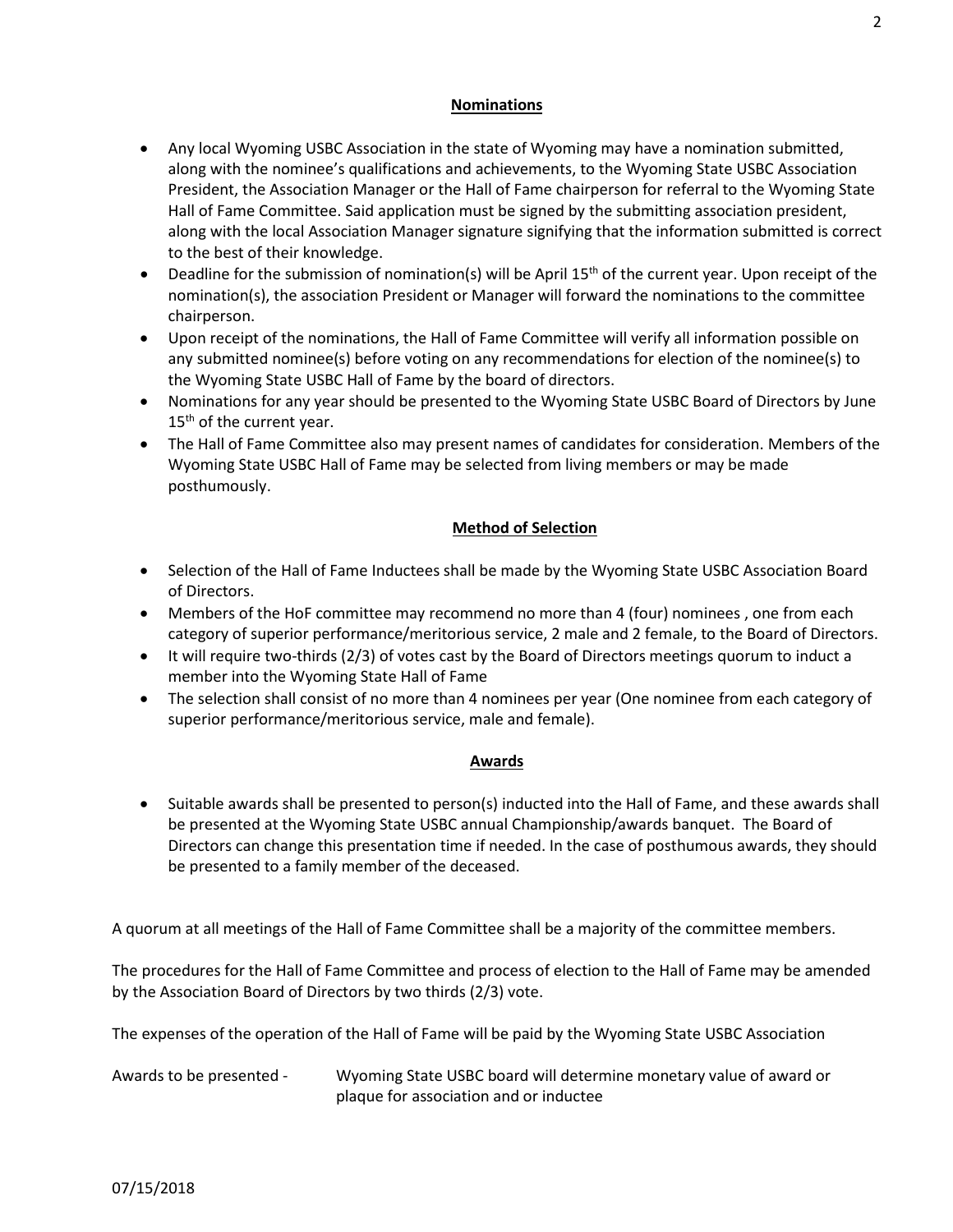| Wyoming State USBC Hall of Fame<br>Superior Performance-(SP)______: Meritorious Service-(MS)______: Both-(B)_____<br>Deadline for submission to Hall of Fame Committee is Apr. 15, of current year |
|----------------------------------------------------------------------------------------------------------------------------------------------------------------------------------------------------|
|                                                                                                                                                                                                    |
|                                                                                                                                                                                                    |
|                                                                                                                                                                                                    |
|                                                                                                                                                                                                    |
| Number of years Nominee has been a member of the Wyoming State USBC Association: _________________                                                                                                 |
|                                                                                                                                                                                                    |
|                                                                                                                                                                                                    |
| ,我们也不能在这里的时候,我们也不能在这里的时候,我们也不能会在这里,我们也不能会不能会不能会不能会。""我们的人,我们也不能会不能会不能会不能会不能会不能会不                                                                                                                   |
|                                                                                                                                                                                                    |
|                                                                                                                                                                                                    |
|                                                                                                                                                                                                    |
|                                                                                                                                                                                                    |
| Years participated in bowling local USBC Association city tournament and list any special accomplishments: (B)                                                                                     |
|                                                                                                                                                                                                    |
| Years participated in bowling WYOMING STATE USBC Championship tournaments and list any special<br>Accomplishments:(B)                                                                              |
|                                                                                                                                                                                                    |
| Describe other bowling activities you feel should be considered: (B) _______________________________                                                                                               |